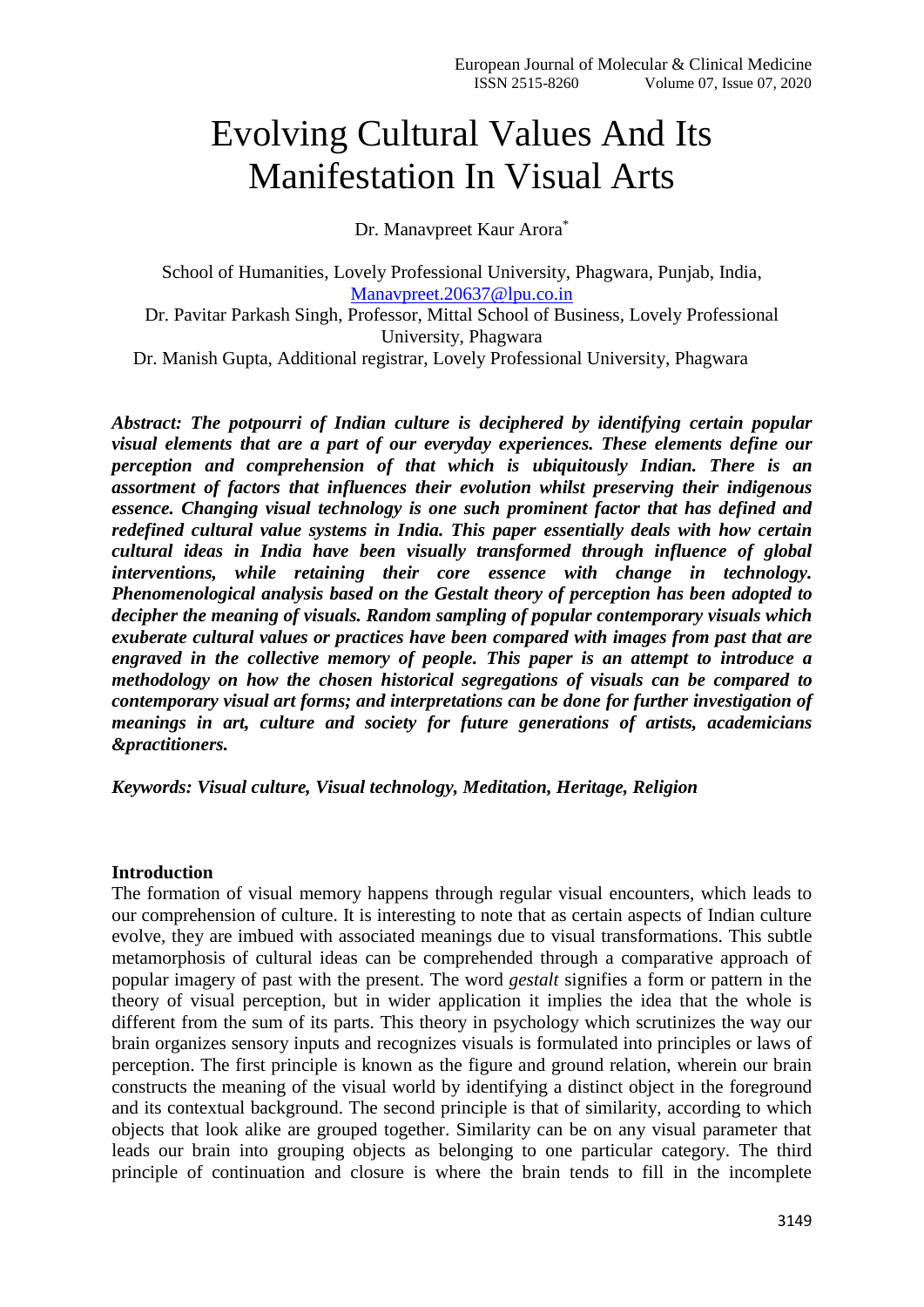information and create a meaning of the whole. The awareness of the visual forms is necessary for brain's ability to complete visual information on the basis of familiarity. The last principle of *Pragnanz* also known as the law of good figure, allows the brain to simplify complex information and see the visual stimuli in an uncomplicated way.

Application of these principles in perception of popular visuals in India for a comparative study of meanings in the changing cultural context, leads us into adopting a semiotic approach for constructing cultural values. The root word for semiotics is *sema,* a derivation from Greek language which refers to the study of signs or symbols and a critical analysis of their use or interpretation. With reference to linguistic studies, there are essentially three stages of development in semiotics. The first stage deals with the notion of structuralism which aims at identifying universal mental structures and where meanings can be decoded based on popular understanding rather than by an individual. The second stage corresponds to post structuralist approach which extended the relation between signifier and signified from language to images and to various aspects of culture. The third stage of semiotics deals with the deconstruction theory, which recognizes the indexical, metaphorical and connotative qualities of a sign. These three theories form the foundation for critically analysing visuals and interpreting various cultural values associated with them.

#### **Literature review**

Cusak (2012) in her chapter on gods on television explores the political and emotional dynamics of Ramanand Sagar's *Ramayan*. According to her, the religious and aesthetic approach of the series was imbricated with the spirit of nationalism. It elaborates on the popular reception of the religious forms in continuation to the cinematic tradition in India and their political participation for building of a Hindu nation. The research however limits itself to the version released in 1987 and does not make a comparative analysis of the second version released by the same production house in 2008.

Anjana Ranjan (2014) in her article on Taj Mahal tea and table maestro Zakir Hussain elucidates on the conceptualization of the Wah Taj campaign, briefly mentioning the use of image which is placed in the background. The article concentrates on the choice of celebrity for brand promotion and does not mention the symbolism associated with the image of Taj Mahal or its impact and significance.

Basu (2014) in her article explores the propaganda in establishing the relation of religious sanctity associated with characters of *Ramayana* and its impact on the politics of the era. The author takes a comparative approach in understanding the literary source of *Ramayana* by poets Valmiki and Tulsidas and makes a critical analysis of reasons for representation by Ramanand Sagar. The article however but does not extend the discussion to the contemporary depiction of characters with reference to evolved visual technology in 2008 version.

Cooksey (2016) in the article explores the influence of great modern artist Raja Ravi Varma thematic choice of mythology in the context of popular art. The author traces the life of the artist historically, elucidating on his style, varied subjects and his shift from painting to prints by making a comparative study of the value accorded to these two mediums. It is inclusive of other artists who worked in the same genre, the aspect of commodification and early cinema advertising as well as its impact on mythological genre of cinema. However, there is no mention of the depiction of religious characters in the popular medium of television.

Prabha and Revathi (2018) have explored the marketing strategies of the brand Patanjali, which has been referred to for its visual advertising in this paper. The paper concentrates on smart strategies adopted by the company for launching, pricing and promoting its range of products. It also considers the fact that the owner has millions of followers online and offline which has resulted in creating a unique brand image for Patanjali. There is no specific mention regarding the use and impact of any image in the advertising and marketing propaganda, which needs investigation.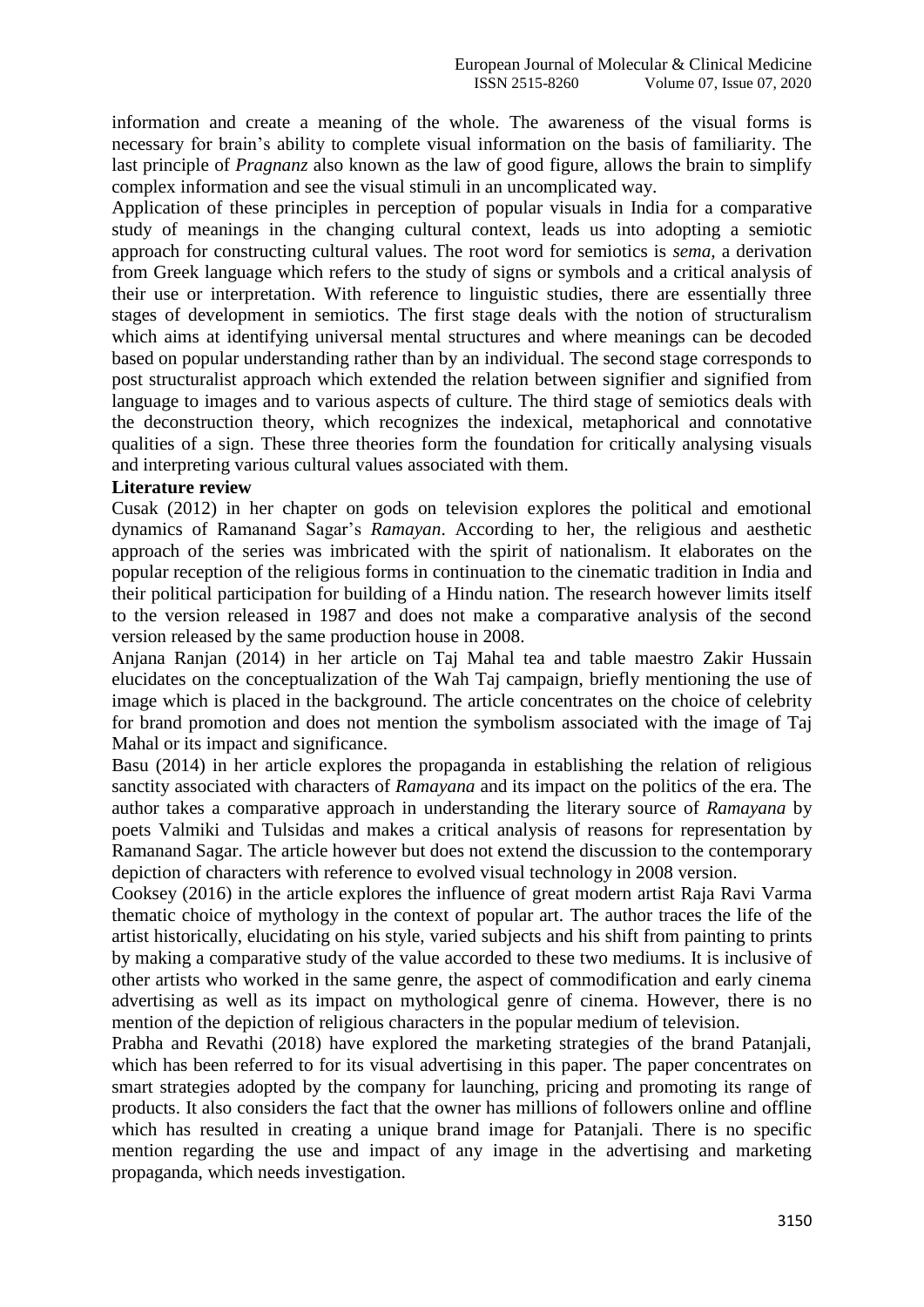### **Methodology**

Since the purview of Indian culture is very comprehensive, random selection of cultural notions has been done keeping in view iconic visuals from the past. For this, three visuals have been adopted that have been broadly segregated as ancient, medieval and modern. The first cultural phenomenon associated with ancient time period is meditation; a practice which has been credited with its origin in India. The second cultural notion from the medieval era in India is the concept of heritage; for which a monument enlisted in one of the wonders of the world is deliberated upon. The third cultural aspect from modern time period in India is visual representation of religious icons; for which an image of Hindu god and goddess popularly circulated even today is reflected upon.

Comparative analysis of these three ancient, medieval and modern ideas has been done with popular visual representations from contemporary India, reflecting the phenomenon mentioned. Observation method using the Gestalt theory of perception has been referred to for decoding semiotic meanings. The comparison is also done on the basis of visual technology adopted which ranges from traditional mediums such as sculpture, architecture and painting to contemporary print and electronic mediums. The aim has been to deconstruct the multiplicity of meanings of these visuals as expressed through various mediums in the context of structuralism, post structuralism and deconstruction theories in semiotics.

### **Meditation as a cultural visual notion**

The phenomenon of meditation has been one of the core cultural practice and value in India. It is well established that the first visual record of meditation in ancient India is found in the *Pashupati* seal or the *Yogi* seal from Mohenjodaro in Indus Valley civilization. Made out of steatite, the seal displays a stylized seated human figure apparently in meditative posture. Rendered in a low relief, it is surrounded by four animals and is deciphered as one of the earliest representations of the existence of contemplative practices in Indian culture. The figure ground relationship later aids in the establishment of iconographic conventions for popular Hindu god *Shiva* who is also known as *Pashupati*. In the later centuries, the idea of meditation gets associated with *shanta rasa* or relishing a feeling of calmness, expressed in various artistic mediums. Whether it is the mesmerising fresco of *Boddhisattva Padmapani* from Ajanta or the three faced *Maheshmurti* from Shiva cave at Ellora, the iconographic representation of figures with half closed or closed eyes spans across various religions and regions.

However, in contemporary India, the evolution of celebrity culture juxtaposed with developing technology has revolutionized the dissemination of meditation. With extensive advertising, social media platforms and mobile applications the perception of meditation has donned a glamourous form. Popular images of Ramakrishna Yadav better known as Baba Ramdev who is also the co-founder of Patanjali Auyurveda Ltd, have become synonymous to meditation and healthy lifestyle. Abundant advertisements represent him posing in meditation while the background displays a range of Ayurveda products. Here, the figure ground relationship denotes an age old practice cultural practice that is used for commodification. This becomes an interesting case which according to Gestalt's law of grouping through similarity, which in this case is that of posture, we subconsciously relate the health benefits of the products to the notion of meditation and perceive the image in the same iconographic value which has existed for centuries. The matter of fact is that this association of meditation with advertising has been propagandistic.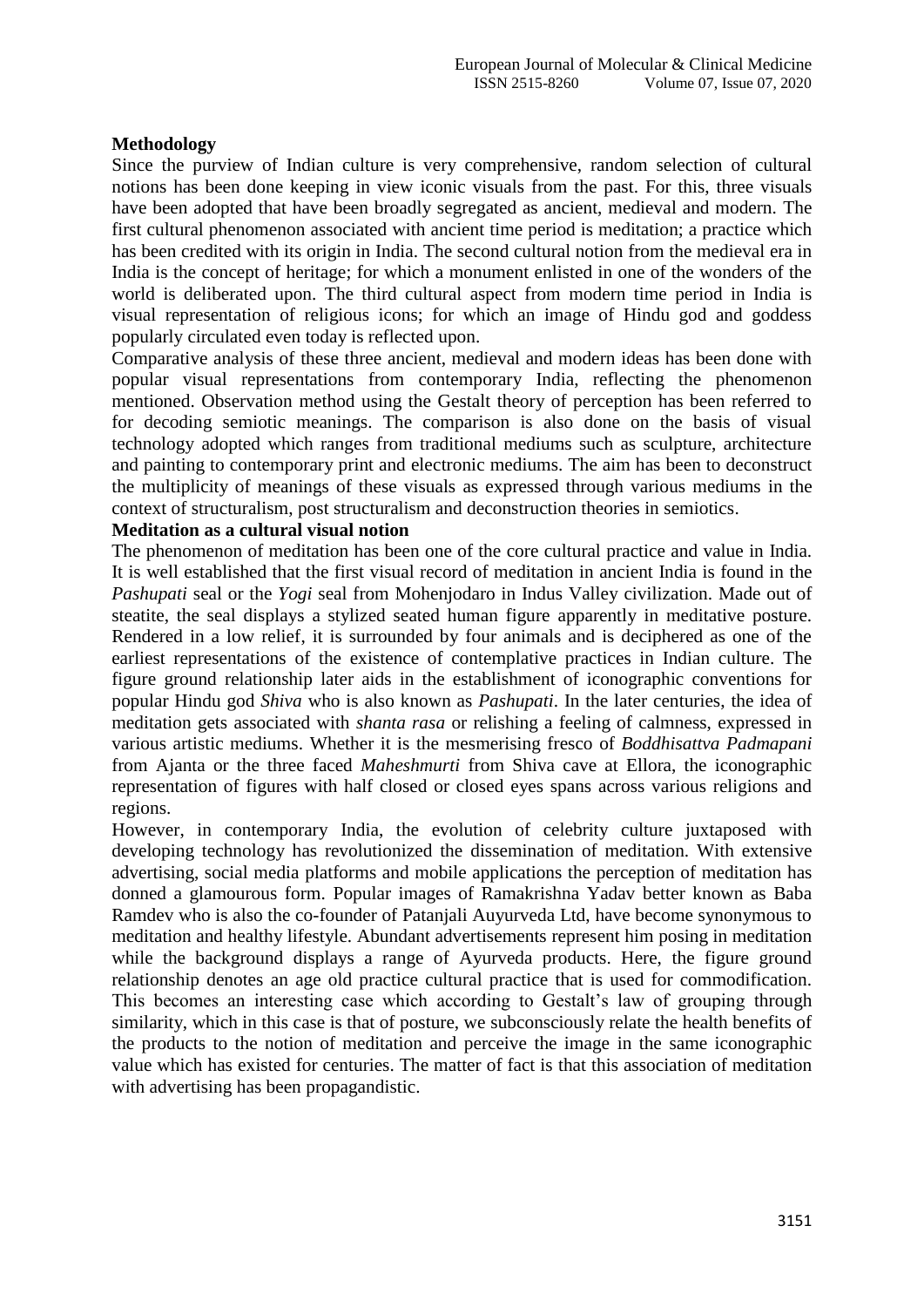European Journal of Molecular & Clinical Medicine ISSN 2515-8260 Volume 07, Issue 07, 2020





Above: Print advertisement of Patanjali with Baba Ramdev

Left: Yogi seal from Mohenjodaro, Indus Valley Civilization

Recent Indian advertisements, such as the one with celebrity Ranveer Singh promoting the ecstasy of Yippee noodles or young model meditating and endorsing Ponds pure white facial foam are changing the denoted meaning that one associates with meditation and associating it with sale of products and services. Furthermore, the Shilpa Yoga videos of popular actress Shilpa Shetty on YouTube are pure glamorization in promotion of meditative practices. Yoga is also an essential visual element in the advertising campaign of Incredible India. The central and state governments advertise India as a heartland for yogic practices and promote the tourism industry with strategies such as the international yoga day. Hence, the essence of meditation is loaded with associative meanings in contemporary age that range from beauty, health, ecstasy or tourism. Meditation in India which is essentially yogic in character has been perceived in contemporary India as a visual for much more than the equilibrium of mind and body.

#### **The visual heritage of Taj Mahal**

The epitome of medieval architecture in India is the Mughal monument of Taj Mahal; built in the city of Agra by emperor Shahjahan for his beloved wife Mumtaz Mahal. With its pleasing proportions and elegant form, gleaming in white marble that is adorned with carvings and pietra dura of precious and semi-precious stones; Taj Mahal is an iconic construction synonymous with architectural aesthetics in medieval India. Hence it is vital to comprehend the many notions associated with this ubiquitous image that is confronted with in our contemporary life. Historically, the building is a personification of the feeling of immense love which the emperor had for his adored wife. If there is any other memory of the Taj in the world of Indian architecture, it is the Taj Palace; a luxury hotel in Mumbai launched by J.N Tata, founder of Tata group in 1903. Entertaining only European guests, dignitaries and maharajas, this Indo- Saracenic building was a landmark to the city and synonymous with extravagance. Despite their historic importance, in contemporary Indian advertising, the image of Taj Mahal mausoleum was an obvious choice for the incredible India campaign; developed by Ogilvy & Mather in 2002. It is safe to presume that the visual identity of the country was promoted through this image, which symbolized the rich medieval heritage and culture of India.

Interestingly, in the year 1966, when Hindustan Unilever Limited launched its successful Brooke Bond's tea brand known as Taj Mahal, it supplemented another visual dimension to the word Taj. The word Taj as a signifier now denoted not just a monument but a consumable product, branded to symbolize taste and class. The conceptualization of the iconic 'Wah Taj' campaign amalgamated the product with Ustad Zakir Hussain, a classical music celebrity playing *tabla* (an Indian drum) with Taj Mahal in the background. The figure ground relationship here contributed to brand recall as well as engraved a visual memory of Taj as a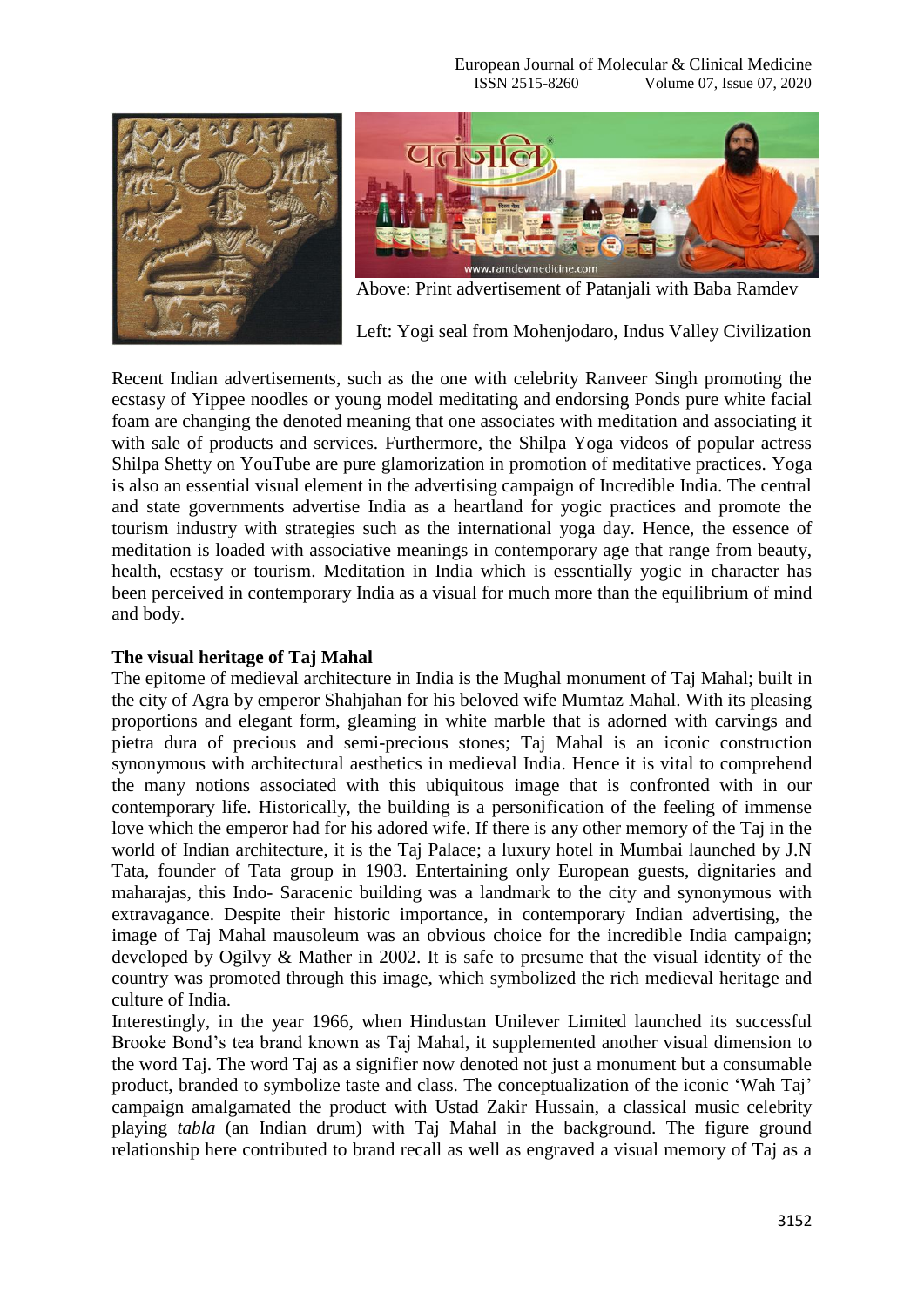tea brand, perpetually changing its connotation. Thus, according to the Gestalt's law of *pragnanz*, the image of Taj was associated with notion of exquisite taste and classical music.



Above: Incredible India campaign with Taj Above: Brooke Bond 'Wah Taj' tea Mahal



advertisment with Zakir Hussain

## **Visual transformation of religious form**

Modern era in India paved its way through the experimental spirit of artist Raja Ravi Varma, who incarnated the Hindu deities in his paintings and took a propagandistic approach towards their spread through calendar art. The dainty image of Ram, Sita and Lakshman by him is a common find in religious prints found in Indian bazaar; which eventually adorns sacred spaces of Hindu homes and offices. Visual transformation of this oil painting circulated in print form commenced with the evolution of visual technology that led to live characterization of these deities in electronic medium. Cinematic innovations in India were already embracing the mythological genre in films such as *Raja Harishchandra* during the silent era in 1913, *Lanka Dahan* in 1917 and *Gangavataran* in 1937 with sound. As popular romances exhilarated with dance and music subjugated the theme of mythology, the expression of pious emotions was channelized with the launch of television in 1980's. With the launch of *Doordarshan*, the first national channel for communication, Ramanand Sagar adopted this popular cinematic mythological genre and created the epic of *Ramayana* in 1987-88. This series holds a record of world's most viewed mythological serial as it eulogised the physiognomy of Ram, Lakshman and Sita in the memory of people; along with inculcating piety and religious values.

However, the cultural values of *Ramayana* were impregnated with an aesthetic desire of sensuous forms with Sagar Art's new version of *Ramayana* being released in 2008. The notion of the 'ideal man' now had overtones of perfected bodies, dramatizing a range of human emotions in luxuriant settings that were technologically advanced; and when compared to the earlier version received mixed responses. This advancement in visual technology with its special effects influenced by global environment was responsible for attracting the targeted youth and added a new dimension to the visualized image of 'God'. Thus, deconstructing the characters and settings in Ramayana's print and electronic mediums according to Gestalt's law of continuity helps us to comprehend the change in visual of divine form with cultural values of idealism and added sensuality.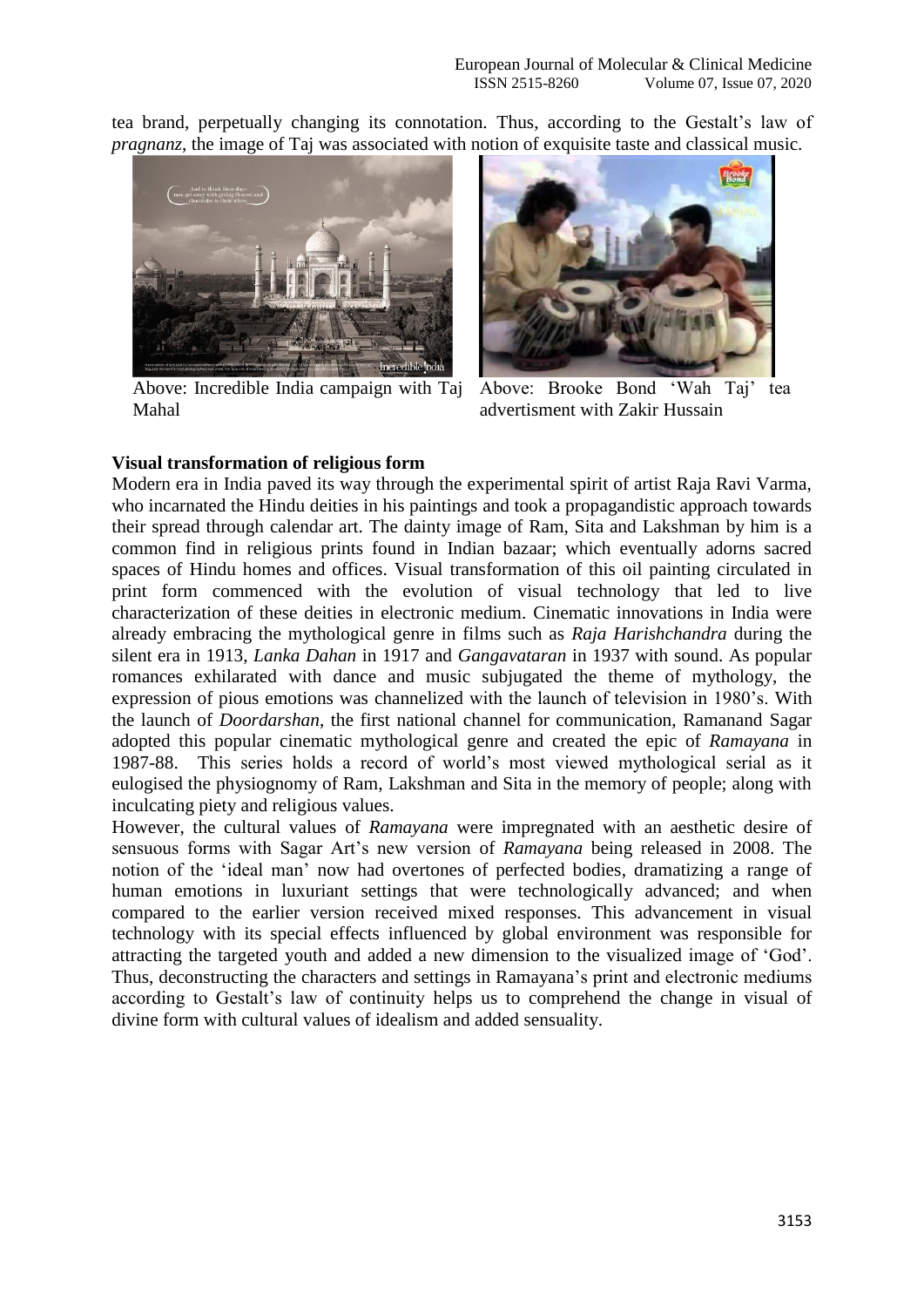

artist Raja Ravi Varma, oleograph print

Above: Ram, Sita and Lakshman by modern Above: Ramanand Sagar's television series on Indian epic Ramayana, 1987-88 and 2008

Significant studies have been done in this direction and important findings have been gathered (Dubey et al. 2016, Mahak, 2019, Kar S. 2016, Kaur S. 2016, Saruchi S. and Kaur K. 2016, Choudhary et al. 2016).

## **Conclusion**

The evolution of visual culture in India is not just indisputably related to globalization and visual technology, it is also a phenomenon in 'fluxus' that needs to be deciphered through the kaleidoscope of theories and contexts. An attempt has been made to evolve a methodology for comprehending the multiplicity of cultural meanings as they have changed over a period of time. Resemblance of posture as in the case of Yogi seal and Patanjali advertisements, becomes the basis for an iconographic study. It ignites associations of the concept of meditation through the principle of figure and ground to the commoditization of products. The principle of similarity is evident in the iconic architecture of Taj Mahal as a cultural symbol of India's opulent love and heritage; and its use for nomenclature, design and connection in promotion of a tea brand that is symbolic of taste and class. Representation of religious characters in painting, print and television inspires an analytical probe into the law of continuity with reference to changing dimensions of time and modernism of conceptualization and execution of the epic of *Ramayana*. An in depth research to trace the progression of Indian cultural ideas is further required; which can be undertaken through a visual journey that will enable us to comprehend systematically the notion of visual culture of India.

## **References**

- 1. Basu, Anandita. *Ramanand Sagar's Ramayana: A Tool for Propaganda*. Global Media Journal, Vol 5 No. 2, 2014.
- 2. Cooksey, Rachel. *The Influence of Raja Ravi Varma's Mythological Subjects in Popular Art*. Independent Study Project Collection, 2016. 2511.
- 3. Cusack, Carole M. *The Gods on Television: Ramanand Sagar's Ramayan, Politics and Popular Piety in Late Twentieth Century*. Handbook of Hyper-real Religions. Brill Publication, 2012. pp 279-297.
- 4. Dwyer, Rachel. Filming the Gods: Religion and Indian Cinema. Taylor and Francis Ltd. 2006.